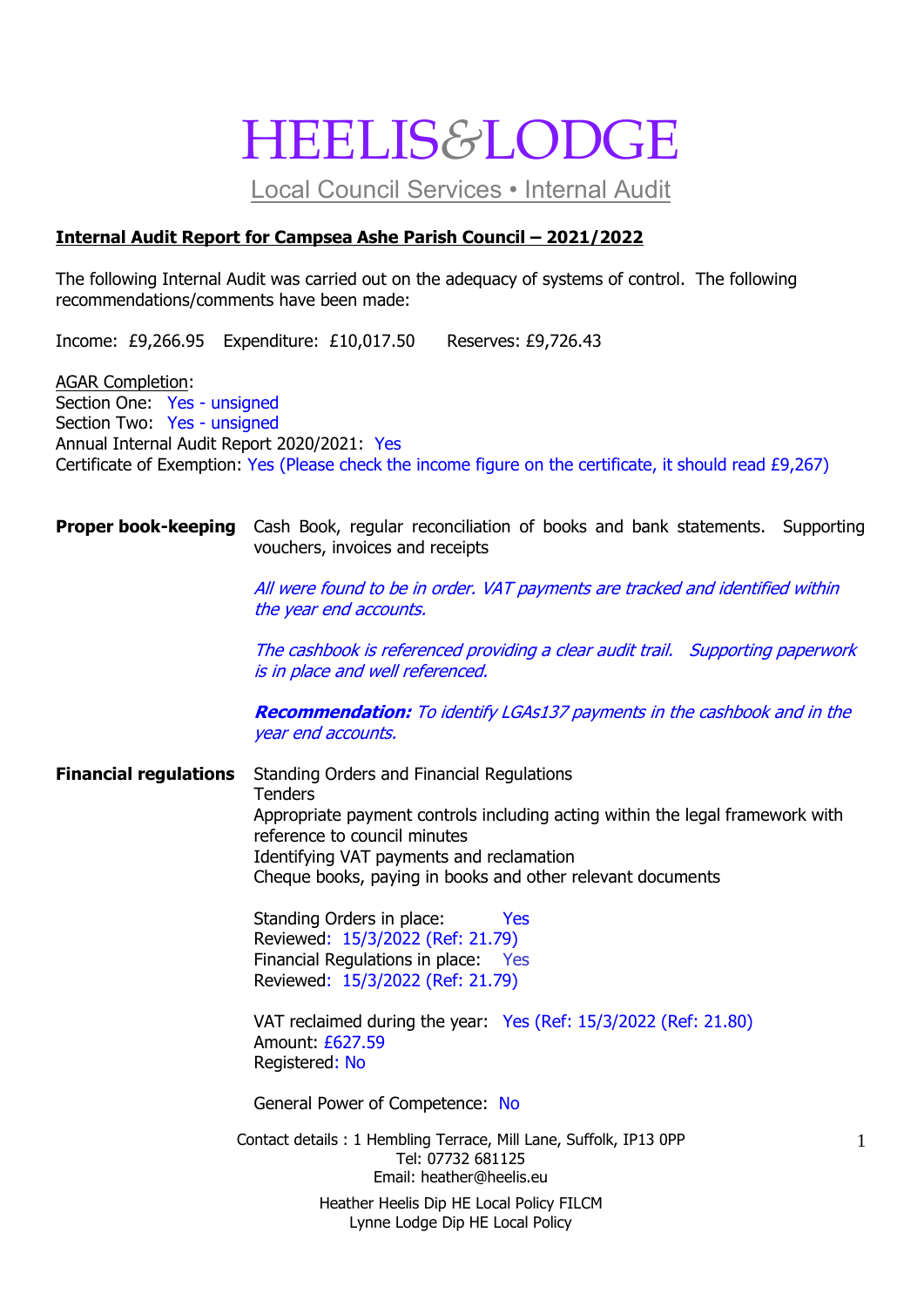There were no tenders during the year that exceeded the £25,000 Public Contract Regulations threshold.

Committee Terms of Reference were reviewed at a meeting held on 9/2/2022 (Ref: EC21.06).

**Risk Assessment** Appropriate procedures in place for the activities of the council Compliance with Data Protection regulations

> Risk Assessment document in place: Yes Data Protection registration: Yes (Ref: ZA453464)

#### **Data Protection**

The General Data Protection Regulations have changed and the new Regulations came into force on 25 May 2018. It is likely that this will affect the way in which the Council handles its data. It is advised that, due to the financial risk associated with the new Data Protection Regulations, this should form part of the Council's Risk Assessment.

**Recommendation:** To include reference to GDPR in the Council's Risk Assessment.

Privacy Policy published: Yes

Insurance was in place for the year of audit. The Risk Assessment, including Internal Controls were reviewed at a meeting held on 15/3/2022 (Ref: 21.79).

The Council have good internal financial controls in place. The Clerk provides financial reports to council meetings. Councillors are provided with information to enable them to make informed decisions.

The annual play area inspection has been undertaken during the year and the outcome reported to the meeting held on 16/11/2021 (Ref: 21.44).

Fidelity Cover: £100,000

The level of Fidelity cover is within the recommended guidelines of year end balances plus 50% of the precept.

**Transparency** Under the **Transparency code for smaller authorities**, smaller councils with income/expenditure under £25,000 should publish on their website from 1 April 2015:

> Smaller Council: No Website: www.campseaashe.onesuffolk.net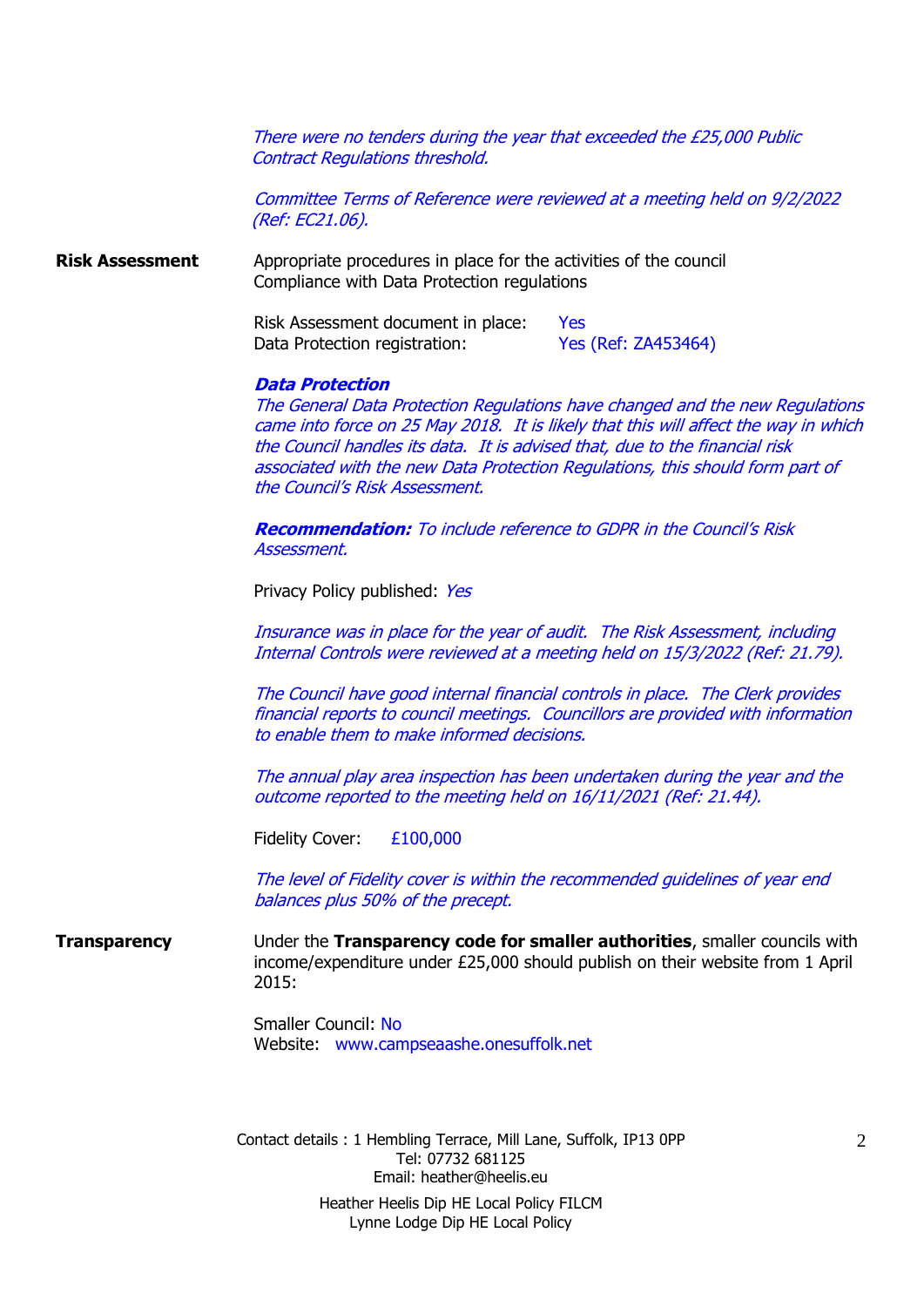|                                                   | a) all items of expenditure above $£100$                                                                                                                                                                                                     |
|---------------------------------------------------|----------------------------------------------------------------------------------------------------------------------------------------------------------------------------------------------------------------------------------------------|
|                                                   | Published - Yes - contained within the minutes                                                                                                                                                                                               |
|                                                   | b) annual governance statement (By 1 July)                                                                                                                                                                                                   |
|                                                   | 2021 Annual Return, Section One Published - Yes                                                                                                                                                                                              |
|                                                   | c) end of year accounts (By 1 July)                                                                                                                                                                                                          |
|                                                   | 2021 Annual Return, Section Two Published - Yes                                                                                                                                                                                              |
|                                                   | d) internal audit report (By 1 July)                                                                                                                                                                                                         |
|                                                   | 2021 Annual Return, Section Four Published - Yes                                                                                                                                                                                             |
|                                                   | e) list of councillor or member responsibilities                                                                                                                                                                                             |
|                                                   | Published - Yes                                                                                                                                                                                                                              |
|                                                   | f) the details of public land and building assets (By 1 July)<br>Published – Yes                                                                                                                                                             |
|                                                   | g) minutes, agendas and meeting papers of formal meetings<br>Published - Yes                                                                                                                                                                 |
|                                                   | The Council have met the requirements of the Transparency Code for smaller<br>councils.                                                                                                                                                      |
|                                                   | Under The Local Audit (Smaller Authorities) Regulations 2015 9(6 & 7) a<br>smaller council having certified itself as an Exempt Authority must publish on<br>their website:                                                                  |
|                                                   | Certificate of Exemption<br><b>Certificate of Exemption Published - Yes</b>                                                                                                                                                                  |
|                                                   | Under The Accounts & Audit Regulations councils must publish on their<br>website:                                                                                                                                                            |
|                                                   | Notice of period for the exercise of public rights<br>Published – Yes                                                                                                                                                                        |
|                                                   | Period of Exercise of Public Rights                                                                                                                                                                                                          |
|                                                   | Start Date 14/6/2022<br>End Date 23/7/2022                                                                                                                                                                                                   |
| <b>Budgetary controls</b><br>supporting documents | Verifying the budgetary process with reference to council minutes and                                                                                                                                                                        |
|                                                   | Precept: £6,000 (2022-2023)<br>Date: 18/1/2022 (Ref: 21.47.2)                                                                                                                                                                                |
|                                                   | Satisfactory budgetary procedures are in place. The precept was agreed in full<br>council and the precept decision and amount has been clearly minuted. The<br>Clerk ensures the council are aware of responsibilities, commitments, forward |

Clerk ensures the council are aware of responsibilities, commitments, forward planning and the need for adequate reserves. Budget papers are prepared to ensure councillors have sufficient information to make informed decisions. Budgets are monitored during the year.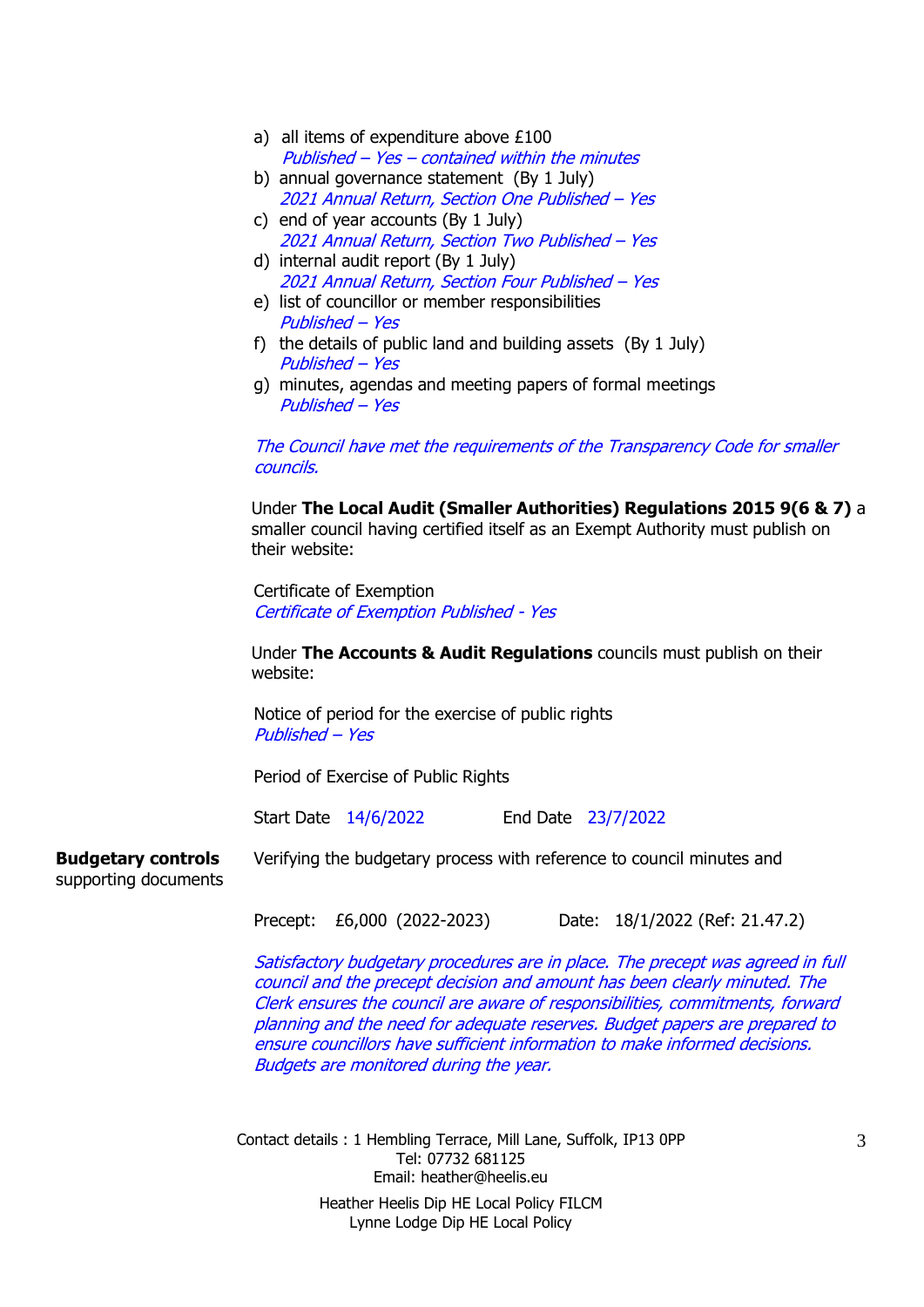| <b>Income controls</b>     | Precept and other income, including credit control mechanisms                                                                                                                                                                                                                    |
|----------------------------|----------------------------------------------------------------------------------------------------------------------------------------------------------------------------------------------------------------------------------------------------------------------------------|
|                            | All were found to be in order. Income controls were checked and income<br>received and banked cross referenced with the Cash Book and bank statements.                                                                                                                           |
| <b>Petty Cash</b>          | Associated books and established system in place                                                                                                                                                                                                                                 |
|                            | A satisfactory expenses system is in place with supporting paperwork. No Petty<br>Cash held.                                                                                                                                                                                     |
| <b>Payroll controls</b>    | PAYE and NIC in place where necessary.<br>Compliance with Inland Revenue procedures<br>Records relating to contracts of employment                                                                                                                                               |
|                            | PAYE System in place: Yes<br>Employer's Reference: 120/LA59050<br>P60s issued: Yes                                                                                                                                                                                               |
|                            | The Council continue to operate RTI in accordance with HMRC regulations.<br>Payroll is outsourced. Supporting paperwork is in place and a P60 has been<br>produced as part of the year end process.                                                                              |
|                            | It is noted that the Council undertook a review of salaries at a meeting held on.                                                                                                                                                                                                |
| <b>Asset control</b>       | Inspection of asset register and checks on existence of assets<br>Cross checking on insurance cover                                                                                                                                                                              |
|                            | A separate asset register is in place. Values are recorded at cost value/insurance<br>value. The total value of assets are recorded at £97,879. The figure in the asset<br>register does not correspond with the figure in Section 2, Box 9 of the AGAR<br>which states £97,879. |
|                            | <b>Recommendation:</b> To revisit the asset register in order to ascertain the correct<br><i>figure.</i>                                                                                                                                                                         |
| <b>Bank Reconciliation</b> | Regularly completed and cash books reconcile with bank statements                                                                                                                                                                                                                |
|                            | All were in order. Bank Reconciliations are carried out regularly. The bank<br>statements reconciled with the end of year accounts and bank reconciliations for<br>all accounts.                                                                                                 |
|                            | <b>Bank Balances at 31 March were confirmed as:</b>                                                                                                                                                                                                                              |
|                            | <b>Barclays Community</b><br><b>XXXX7299</b><br>£9,544.90<br>£3,685.09<br><b>Barclays Savings</b><br><i><b>XXXX5066</b></i>                                                                                                                                                      |
|                            |                                                                                                                                                                                                                                                                                  |
|                            | Contact details: 1 Hembling Terrace, Mill Lane, Suffolk, IP13 OPP<br>4<br>Tel: 07732 681125<br>Email: heather@heelis.eu                                                                                                                                                          |
|                            | Heather Heelis Dip HE Local Policy FILCM<br>Lynne Lodge Dip HE Local Policy                                                                                                                                                                                                      |